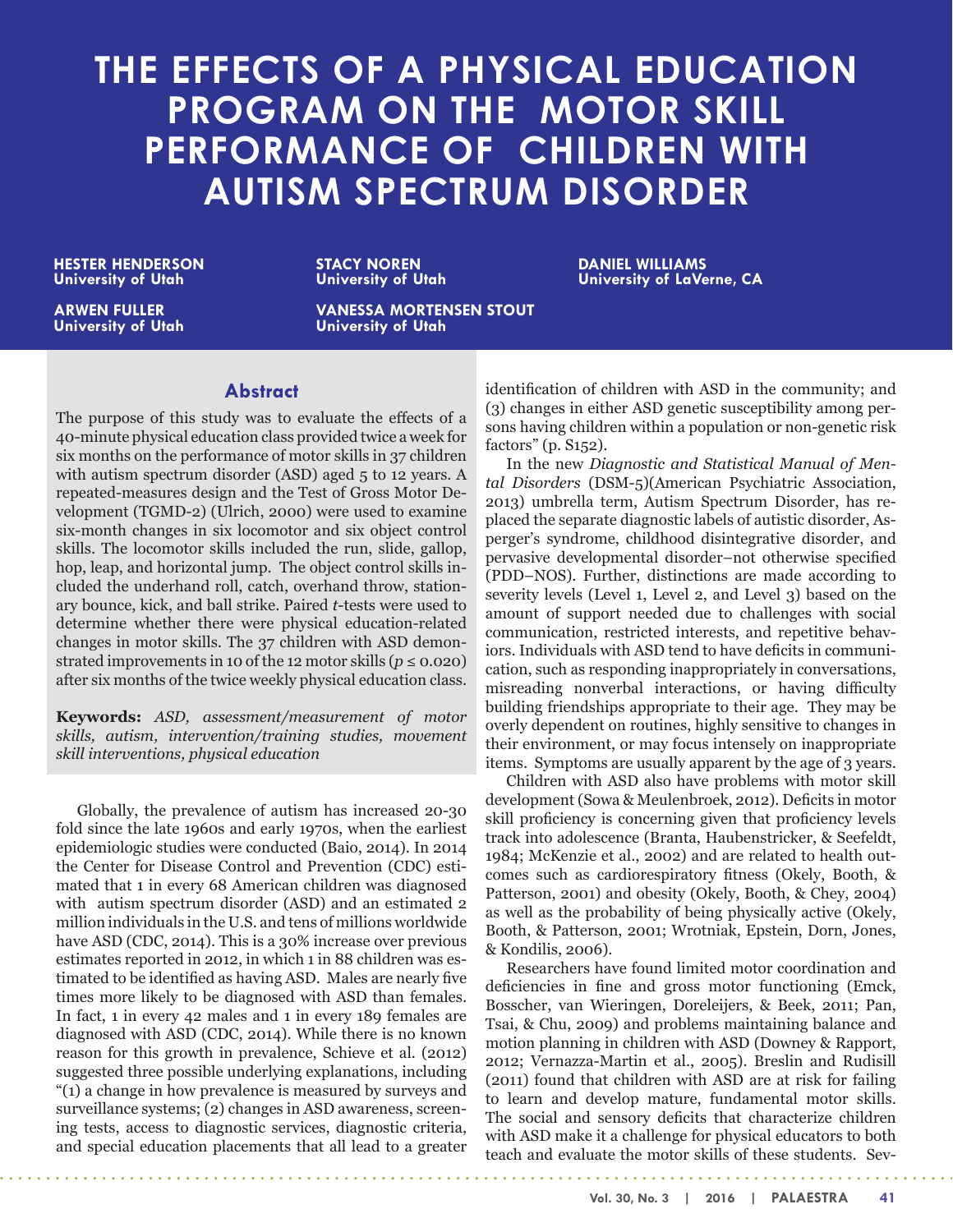eral studies (Ghaziuddin & Butler, 1998; Green et al., 2009; Manjiviona & Prior, 1995) that measured motor skill performance of children and adolescents with high functioning autism and Asperger's Disorder found that the motor skills of those with ASD were significantly below those of their peers without disabilities. An examination of the locomotor and object control skills of children with high functioning autism aged 6-8 years found that fundamental skill delays were demonstrated by 73% of all children, placing them in the "poor" to "very poor" performance categories on the Test of Gross Motor Development (TGMD-2) (Berkeley, Zittel, Pitney, & Nichols, 2001). Others have reported similar delays in motor skill development in children with ASD using the TGMD-2 (Pan, Tsai, & Chu, 2009; Staples & Reid, 2010). In fact, Staples and Reid (2010) found that children with ASD had difficulty with bilateral coordination and performed at a similar motor skill level as children approximately half their chronological age.

Several studies that used home videos to compare motor behavior of children later diagnosed with ASD with their typically developing peers found that within the first 2 years of age there were definite motor differences (Adrien et al., 1993; Baranek, 1999; Teitelbaum et al., 2004). To highlight the expanse of this issue, Pan, Tsai, and Chu (2009) found that poor motor skills were correlated with poor self-esteem, increased anxiety, and decreased social function. In addition, Kopp, Beckung, and Gillberg (2010) reported that poor motor scores in girls were related to poor performance in activities of daily living as well as a decrease in participation in physical education.

Fournier, Hass, Naik, Lodha, and Cauraugh (2010) conducted a systematic review and meta-analysis to determine the degree of motor deficits within individuals with ASD across fundamental behaviors of motor performance. Results of this analysis provide convincing empirical evidence to support the theory that individuals with ASD are less coordinated and show fewer motor capabilities than controls with typical neurological development. They also found impairments in gait and balance, arm motor functions, and movement planning. As a consequence of the widespread evidence of an identified motor coordination deficit, this is now considered by some researchers to be a core symptom of ASD (Ben-Sasson et al., 2009). Fournier et al. (2010) suggest that the treatment of ASD should consider including interventions focused on improving motor performances that are involved with motor coordination such as gait and balance, arm functions, and movement planning. Therefore, physical education should target these motor domains when teaching children with ASD.

In the study by Baio (2014), it was reported that 31% of those individuals with ASD had an intellectual disability as characterized by an IQ less than 70; 23% were in the borderline range with an IQ between 71-85, and 46% had an IQ above 85. Lower than average IQ coupled with deficits in communication may hinder the ability to understand and follow test administration instructions that are provided verbally (Breslin & Rudisill, 2011; Schlosser et al., 2013). Therefore, strict adherence to standardized test protocols like those in the TGMD-2 may decrease the validity of this test in children with ASD. The TGMD-2 instructs test administrators to use complete sentences to cue and prompt students. It has been suggested that for children with ASD the use of visual supports, such as picture task cards, may help direct the child's attention to the relevant stimuli within the task thus providing more of an opportunity for the child to process the information and follow instructions more accurately. Breslin and Rudisill (2011) compared the use of picture task cards to the traditional protocol and found a significantly higher  $(p = 0.008)$  gross motor quotient with the picture task card protocol. Despite this adaptation, the authors reported that students with autism aged 3 to 10 years were found to be developmentally delayed in motor skill acquisition and test performance. Even with the use of picture cards and schedules to assist students in recognizing and attending to the task at hand, the students performed below the normative reference values for their ages (Breslin & Rudisill, 2011). As such, research is warranted to determine the effects of a physical education program incorporating what was learned from the research findings into the motor skill assessment as well as the teaching intervention.

In a review of the literature on sensory and motor development/abnormalities in children with autism, Baranek (2002) found that there were no empirical studies on motor skills interventions with children with autism. A decade later, researchers continue to identify a persistent lack of empirical research related to interventions for motor activity impairments in children with ASD (Downey & Rapport, 2012; MacDonald et al., 2012)

The purpose of this study was to evaluate the effects of a physical education class designed to improve motor skill acquisition in children with ASD. Specifically, we assessed the effect of a 40-minute physical education (PE) class provided twice a week for 6 months on the performance of motor skills in children with ASD ages 5 to 12 years. We hypothesized that motor skill performance would improve following the PE class-based instructional intervention.

# **Method**

# **Participants**

Thirty-seven children with autism spectrum disorder, ages 5-12 years, participated in this study. Thirty five were male, two were female. For a distribution of ages of the participants see Table 1. The inclusion criteria for this study were a) be enrolled as a student at the center for children with autism, b) be  $5$  to 12 years of age, c) be classified by the school psychologist as having autism using the criteria outlined in the DSM-IV, and d) be capable of participating in the physical education program at the center. The Institutional Review Board approved all procedures for this study. Parental permission was obtained for all children prior to their participation in this study. Sixty children returned the completed Parental Permission Forms and were deemed eligible to participate in the study.

. . . . . . . . . . . . . . .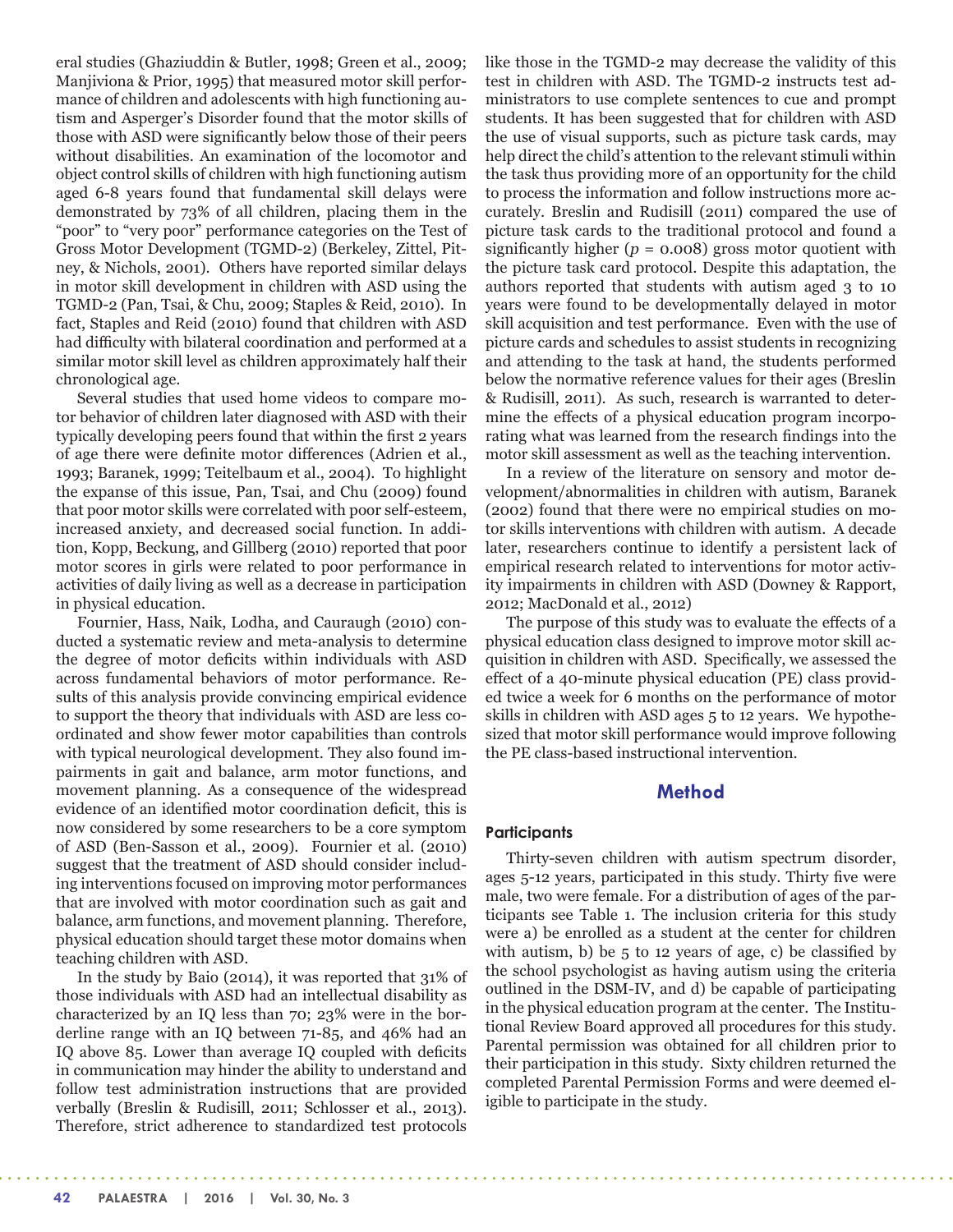| <b>Table 1</b><br>Descriptive Data of the Participants |                |  |  |  |
|--------------------------------------------------------|----------------|--|--|--|
| Ages                                                   | <b>Number</b>  |  |  |  |
| 5                                                      | 3              |  |  |  |
| 6                                                      | $\overline{4}$ |  |  |  |
| 7                                                      | 5              |  |  |  |
| 8                                                      | 11             |  |  |  |
| 9                                                      | $\mathbf{1}$   |  |  |  |
| 10                                                     | 7              |  |  |  |
| 11                                                     | $\overline{2}$ |  |  |  |
| 12                                                     |                |  |  |  |

Of the 60 potential participants whose parents signed consent forms, one child was excluded from this study because of a physical disability that precluded him from being able to accurately perform all 12 of the motor skills. Another child was excluded because of a severe cognitive disability that precluded his ability to follow the teacher's verbal directions and physical demonstration of the 12 motor skills. The other 21 potential participants were not included either because they were absent when the pre- or posttest assessments were administered  $(n = 3)$ , they would not perform the test as directed  $(n = 2)$ , or the videotape did not record the entire skill  $(n = 16)$ .

# **Instrumentation**

The TGMD-2 (Ulrich, 2000) is a standardized assessment tool used to qualitatively and quantitatively assess components of a movement skill sequence for six locomotor skills (run, horizontal jump, gallop, hop, slide, and leap) and six object control skills (underhand roll, catch, *overhand* throw, stationary dribble, kick, and striking an object). These are considered essential skills needed in physical education and active play (Ulrich, 2000). This assessment instrument was selected because the scoring is based on specific qualitative

performance criteria that assesses the performance of the mature pattern of each skill rather than a simple quantitative assessment of a skill such as the distance a ball is thrown or the number of times a ball hits the target. Additionally, normative data for the TGMD-2 were established on a sample of 1208 children ages 3 to 10 years and the test-retest reliability was  $r = .93$  (alpha = .88) for the object control and  $r = .88$  (alpha =  $.85$ ) for the locomotor subtests (Ulrich, 2000). Because our participants were 5 to 12 years of age, standard scores, age equivalents, and gross motor quotient values were not available for our 11- and 12-year-old children. However, this did not inhibit our primary aim, which was to prospectively evaluate the effect of the physical education program on the performance of each of the 12 motor skills over six months.

The TGMD-2 defines three to five performance criteria in the evaluation of an individual's performance of a mature skill. The scoring procedure defined in the TGMD-2 was used in this study. Briefly, a score of 1 was assigned to each correctly performed criterion. If the individual did not perform the criterion correctly, a score of a 0 was assigned. Each individual performed two trials for each skill. A sum of the scores for each criterion during both trials was assigned as the individual's score for a given skill. Thus the total possible score for a skill with 3 criteria was 6; for a skill with 4 criteria was 8; and for a skill with 5 criteria was 10. Change in the raw scores from pretest to posttest was used to evaluate the effects of the physical education class on motor skill performance.

### **Description of the Physical Education Program**

The physical education program for this study took place in the gymnasium at a center for children with autism spectrum disorders. There were approximately 10 students in each class and all had moderate to severe autism. The physical education teachers were graduate students in their second year of a Master's program in adapted physical ed-

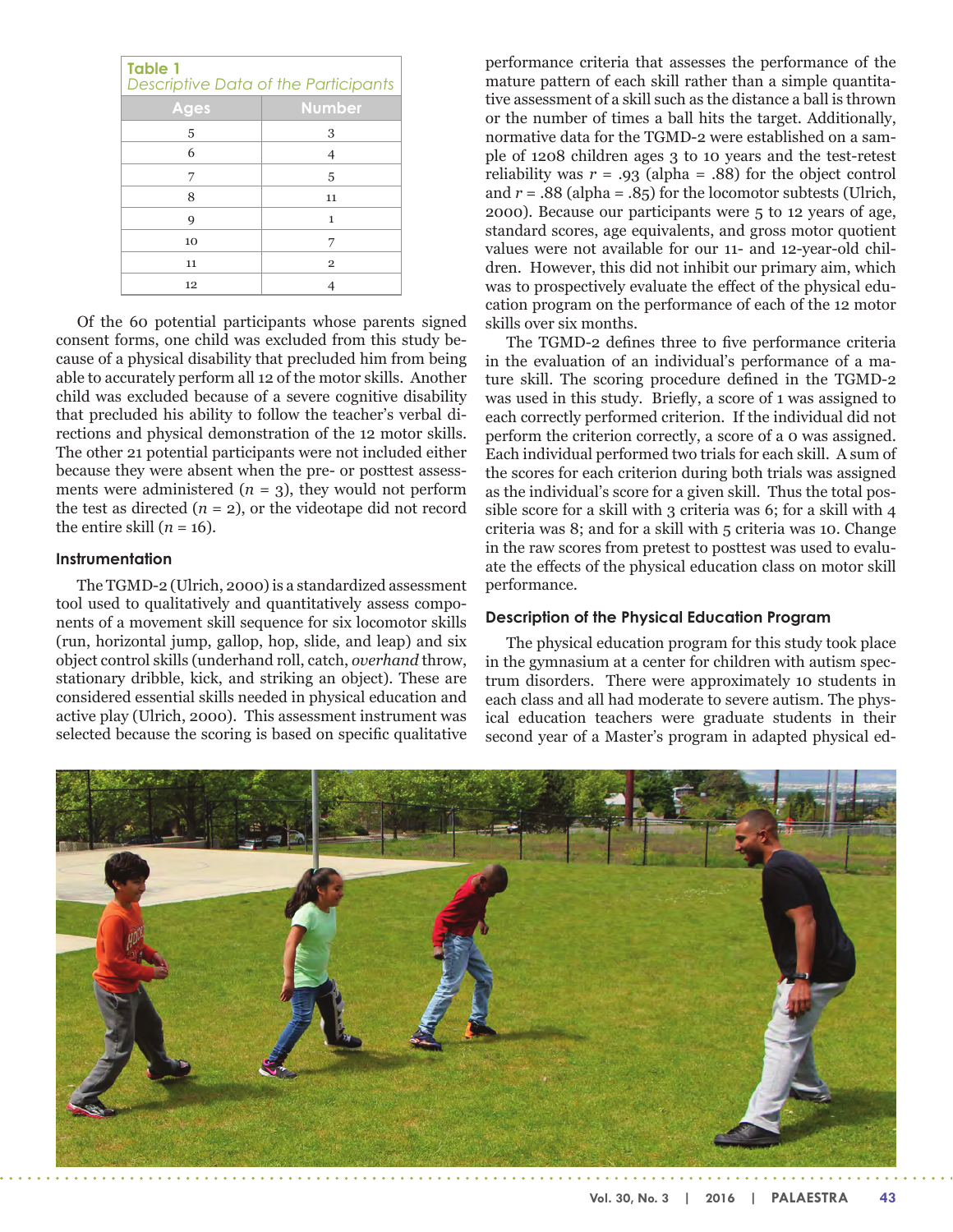ucation. All of the physical education teachers had taught physical education at this center the previous year and had administered the TGMD-2 to children with ASD on at least two previous occasions. There were at least three aides in each class who accompanied the students. These aides were primarily responsible for managing the behavior of individual students but often helped the physical education teacher by encouraging the students to perform the skills being taught. The didactic teaching style was augmented with many demonstrations, repetition of cues, and verbal, manual, and physical prompting to elicit performance.

All of the participants were pretested using the TG-MD-two for two weeks (four class periods) prior to participating in physical education classes. Then they participated in the physical education program. This program consisted of 20 weeks of 40-minute classes taught twice a week for a total of 40 classes. The first week of the program the run and the horizontal jump were taught on Day 1, and then both of these locomotor skills were practiced on Day 2. Then on Day 1 of the second week, the gallop and the leap were taught then practiced on Day 2. In week 3 the slide and the hop were taught Day 1 then practiced Da,y 2. In weeks 4 through 9, an object control skill was taught Day 1 and practiced Day 2. Then on Day 1 of Week 10, all of the locomotor skills were practiced, and on Day 2, all of the object control skills were practiced. It should be noted that although only six lessons were dedicated to teaching the locomotor skills, these skills were practiced in the warm ups and the different activities for all of the lessons taught thereafter so the participants practiced these skills every lesson. The first 10 weeks of the second semester was the exact same procedure using the same lesson plans. The only difference might be that the teacher could choose different activities listed on the lesson plans to practice the skills. The participants were then posttested for two weeks on each of the motor skills using the TGMD-2 and the same protocol as the pretesting.

The curriculum for this program consisted of nine lesson plans targeting the six locomotor and six object control skills of the TGMD-2. For the locomotor skills, two skills were included in each lesson plan; that is, the run and the jump were taught in one lesson plan, the gallop and the leap in another; and the slide and the hop in another. For the object control skills, there was one lesson plan for each individual skill. Each lesson plan had instructions for the teaching of the skill (for Day 1) and instructions and suggestions of activities for the re-teaching and practicing of the skill (for Day 2).

The beginning of each lesson included a warm up, which consisted of stretching, a strength exercise, and the running of laps around the gym starting with the run and switching to other locomotor skills that had been taught, such as sliding, jumping, or galloping. The first lesson of the week focused on skill acquisition and controlled practice. After the teacher presented the skill and its corresponding teaching cues and picture task cards, the participants rehearsed the skill while the teacher provided specific feedback for the duration of the class period. On the second class of the week, the teacher taught the skill again then had the participants do activities or play games with modified sport activities that increased the number of practice trials for that skill. These included multiple goals in soccer, skill stations with different targets for throwing or different objects for throwing and catching, as well as obstacle courses and tag games that required participants to practice their locomotor skills. Figure 1 is an example of a lesson plan used in this study for teaching the overhand throw.

Teachers and aides provided the participants with specific teaching cues as defined by the skill's task analysis in the TGMD-2 to help them perform the mature skill. Cues were shortened to allow the participants to focus on the key words and not get lost in the instructions. They were asked to repeat the teaching cues back to the teacher to further increase familiarity with the skill and its cues. The cues were designed to closely match the test administration dialogue in the TGMD-2 and were concise to decrease language interference during the pre- and posttesting.

# **Procedures**

The first week all of the participants were assessed on the locomotor skills; the second week all participants were assessed on the object control skills. The test administrator led each participant through two trials of each test item on the TGMD-2 individually until all six locomotor skills were completed. Then the next participant was assessed. The test administrator used a demonstration of the skill as outlined in the *TGMD-2 Test Manual* (Ulrich, 2000) and a set script of verbal cues augmented by visual task cards. The visual task cards were simply the illustrations provided in the TGMD-2 manual of each skill. Each of the 12 illustrations were attached to 8X10 inch cards with colored backgrounds and then laminated. Figure 2 is an example of the visual task card used in this study for the overhand throw. All participants were videotaped for the duration of their assessment session. Each class had 10 students. A total of five participants were assessed during the first 40-minute class period, then the other five participants were assessed during the second 40-minute class period. The participants that were not being assessed played games with their teacher on the playground. The same procedure was used to assess object control skills during the second week.

Two trained research assistants viewed the DVD recordings of the pre- and posttests and qualitatively analyzed the skills using the criteria outlined in the TGMD-2. One research assistant evaluated the object control skills and the other research assistant evaluated the locomotor skills. Each child was assigned a score for each skill on both the pre and the posttests. The timeline for the scoring was as follows: each research assistant spent a week evaluating the pretests; waited six weeks, and again evaluated the pretests. Two weeks later each research assistant evaluated the posttests; waited six weeks and again evaluated the posttests. Intrarater reliability for the first and the second evaluations of both the pretest and the posttest scores was evaluated using intraclass correlation and ranged from .968 - 1.00 for all of the motor skills, including both research assistants.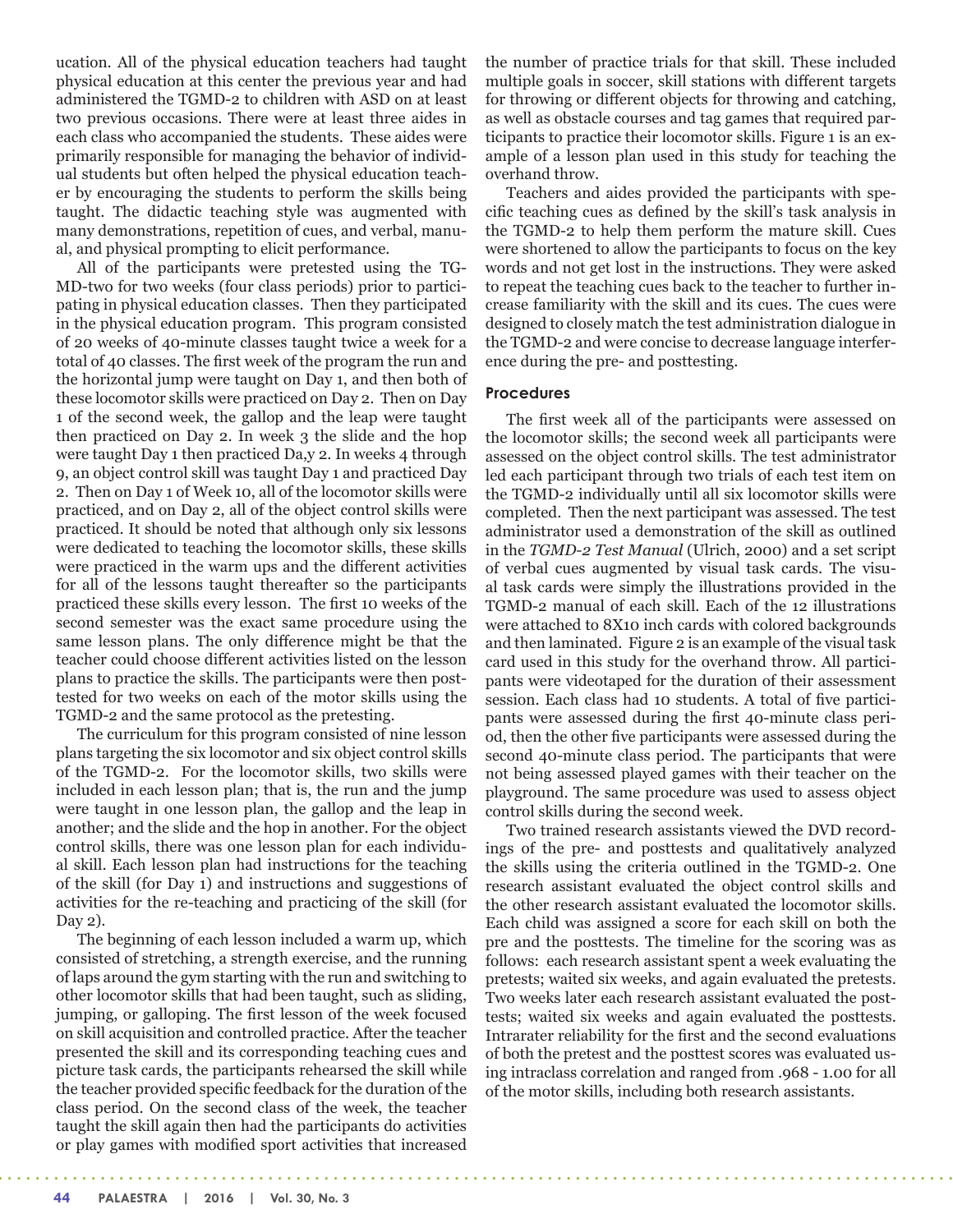| Lesson<br>Objectives      | Participants will perform the mature OVERHAND THROW completing each of the four criteria correctly for two<br>consecutive trials.<br>Day 1 will focus on teaching the overhand throw by providing the criteria, cues, visual task cards, demonstrations, and specific<br>feedback about performance.                                                                                                                                                                                                                                                                                                                                                                                                                                                                                                           |
|---------------------------|----------------------------------------------------------------------------------------------------------------------------------------------------------------------------------------------------------------------------------------------------------------------------------------------------------------------------------------------------------------------------------------------------------------------------------------------------------------------------------------------------------------------------------------------------------------------------------------------------------------------------------------------------------------------------------------------------------------------------------------------------------------------------------------------------------------|
|                           | Day 2 will focus on teaching again then practicing the throw by playing games that involve throwing a ball while providing cues,<br>demonstrations, and specific feedback.                                                                                                                                                                                                                                                                                                                                                                                                                                                                                                                                                                                                                                     |
| Equipment                 | Mats, music, poly-spots, stuffed animals, bean bags, tennis balls, whiffle balls, cones, targets, goals, buckets, etc. (see activities below)                                                                                                                                                                                                                                                                                                                                                                                                                                                                                                                                                                                                                                                                  |
| Warm-Up                   | Begin with your class's entry routine (sitting on the mat, stretching, etc.)                                                                                                                                                                                                                                                                                                                                                                                                                                                                                                                                                                                                                                                                                                                                   |
| Activities                | Day 1: Practice a Locomotor Activity:<br>Set up a large rectangle around the gym, and mark each corner with a visual task card for a locomotor skill (run, gallop, slide,<br>$\bullet$<br>jump, etc.) As the participants move around the rectangle, they should perform the locomotor skill that is designated at the<br>cone.<br>Set up cones about 6 feet from the wall. Have the participants perform a locomotor skill while moving around the outside of the<br>$\bullet$<br>cones. Give the directions to perform a locomotor skill, demonstrate the skill, then start the music. When the music stops, the<br>participants "freeze" and look at you. Lead them in a stretching activity or ask them to identify a body part. Give directions for<br>the next locomotor skill and repeat the procedure. |
|                           | Day 2: Perform a Fitness Activity:<br>Ask the participants to identify objects with wheels (train, plane, bicycle, or race car). Have them practice moving around the<br>$\bullet$<br>gym as that object, i.e., Train (sit on the floor and scooch yourself backwards using arms and legs. Plane (run with arms out and<br>land in the airport—hula hoops). Bicycle (lie on the back and pedal with feet in the air). Race Car (run/skip/gallop/slide as fast<br>as you can while driving your pretend car).<br>Select different animal walks and instruct the participants to do them around the gym to improve muscular strength and<br>$\bullet$<br>endurance.                                                                                                                                              |
| Skill                     | Days 1 and 2: Teach the overhand throw:                                                                                                                                                                                                                                                                                                                                                                                                                                                                                                                                                                                                                                                                                                                                                                        |
| Development<br>Activities | Demonstrate the overhand throw providing the teaching cues for each of the criteria as you perform them.<br>$\bullet$<br>Show the participants the visual task cards and again demonstrate the mature throw.<br>$\bullet$                                                                                                                                                                                                                                                                                                                                                                                                                                                                                                                                                                                      |
|                           | Provide examples and nonexamples and have participants identify whether you are throwing the ball correctly or not.<br>$\bullet$<br>Have selected participants demonstrate the throw. Give feedback while others watch and listen.<br>$\bullet$                                                                                                                                                                                                                                                                                                                                                                                                                                                                                                                                                                |
|                           | Day 1: Practice the Overhand Throw                                                                                                                                                                                                                                                                                                                                                                                                                                                                                                                                                                                                                                                                                                                                                                             |
|                           | Station 1: Focuses on the wind up (cue = "arm back")<br>$\bullet$<br>Station 2: Start with the arm back then focus on rotating the hip and shoulders (cue = "throw hard")<br>$\bullet$                                                                                                                                                                                                                                                                                                                                                                                                                                                                                                                                                                                                                         |
|                           | Station 3: Start with the arm back, hip and shoulders rotating, then focus on stepping forward (cue = "step forward"). Set out<br>$\bullet$                                                                                                                                                                                                                                                                                                                                                                                                                                                                                                                                                                                                                                                                    |
|                           | poly spot feet to show participants where to put their feet.<br>Station 4: Start with the arm back, hip and shoulders rotating, stepping forward, then focus on following through (cue = "follow<br>$\bullet$                                                                                                                                                                                                                                                                                                                                                                                                                                                                                                                                                                                                  |
|                           | through") with the throwing arm coming across the body after the ball is released.                                                                                                                                                                                                                                                                                                                                                                                                                                                                                                                                                                                                                                                                                                                             |
|                           | Select an activity to practice the overhand throw.<br>Throw animals back into their habitat-set up areas that represent the desert, forest, ocean, etc. and have the participants throw<br>$\bullet$<br>stuffed toys into the appropriate habitat.                                                                                                                                                                                                                                                                                                                                                                                                                                                                                                                                                             |
|                           | Throw colored balls to the corresponding colored corners of the gym.<br>$\bullet$<br>Throw balls at targets taped on the wall (make fun targets such as clown faces, pumpkins, superheros). Note: Sometimes                                                                                                                                                                                                                                                                                                                                                                                                                                                                                                                                                                                                    |
|                           | having a target will change the focus of the activity. Instead of focusing on the correct performance of the skill, focus may be<br>only on hitting the target.                                                                                                                                                                                                                                                                                                                                                                                                                                                                                                                                                                                                                                                |
|                           | Day 2: Review and Practice the Overhand Throw                                                                                                                                                                                                                                                                                                                                                                                                                                                                                                                                                                                                                                                                                                                                                                  |
|                           | After reteaching the overhand throw as described above,<br>Have participants play a modified game of baseball where there are assigned batters, fielders (equal number of fielders and<br>$\bullet$<br>batters), and runners. Set up a grid of poly spots for bases. Set up a tee for batters. Spread fielders out around the gym a safe                                                                                                                                                                                                                                                                                                                                                                                                                                                                       |
|                           | distance from the tee. When the batter hits the balls, base runners will run between bases. They are not to pass the person in                                                                                                                                                                                                                                                                                                                                                                                                                                                                                                                                                                                                                                                                                 |
|                           | front of them and they try to tag as many bases as they can while the ball is still in play. When the ball is hit, fielders chase after<br>the ball. They collect the ball and throw it into the far corner of the gym where a "coach" is waiting to collect the balls and place                                                                                                                                                                                                                                                                                                                                                                                                                                                                                                                               |
|                           | them back on the tee. Once the coach has the ball, runners must stop moving. Note: be sure base runners practice different<br>locomotor skills and fielders practice throwing correctly.                                                                                                                                                                                                                                                                                                                                                                                                                                                                                                                                                                                                                       |
| <b>Lesson Closure</b>     | Participants will sit on the mat and perform stretching exercises.                                                                                                                                                                                                                                                                                                                                                                                                                                                                                                                                                                                                                                                                                                                                             |
|                           | Pose the following questions/statements (as a whole and individually) to review what was taught in class.                                                                                                                                                                                                                                                                                                                                                                                                                                                                                                                                                                                                                                                                                                      |
|                           | "What did you learn in class today?"<br>$\bullet$<br>"What are the cues for the overhand throw?"<br>$\bullet$                                                                                                                                                                                                                                                                                                                                                                                                                                                                                                                                                                                                                                                                                                  |
|                           | As you are demonstrating ask, "Is this a correct throw?"<br>$\bullet$                                                                                                                                                                                                                                                                                                                                                                                                                                                                                                                                                                                                                                                                                                                                          |
|                           | Ask selected participants to demonstrate a throw. Give specific feedback.<br>$\bullet$                                                                                                                                                                                                                                                                                                                                                                                                                                                                                                                                                                                                                                                                                                                         |
|                           | Give participants a high-five as they leave and compliment something each did well today.                                                                                                                                                                                                                                                                                                                                                                                                                                                                                                                                                                                                                                                                                                                      |

**Figure 1.** Example of a Lesson Plan for the OVERHAND THROW 

 $\mathbf{A}$ 

*Charles*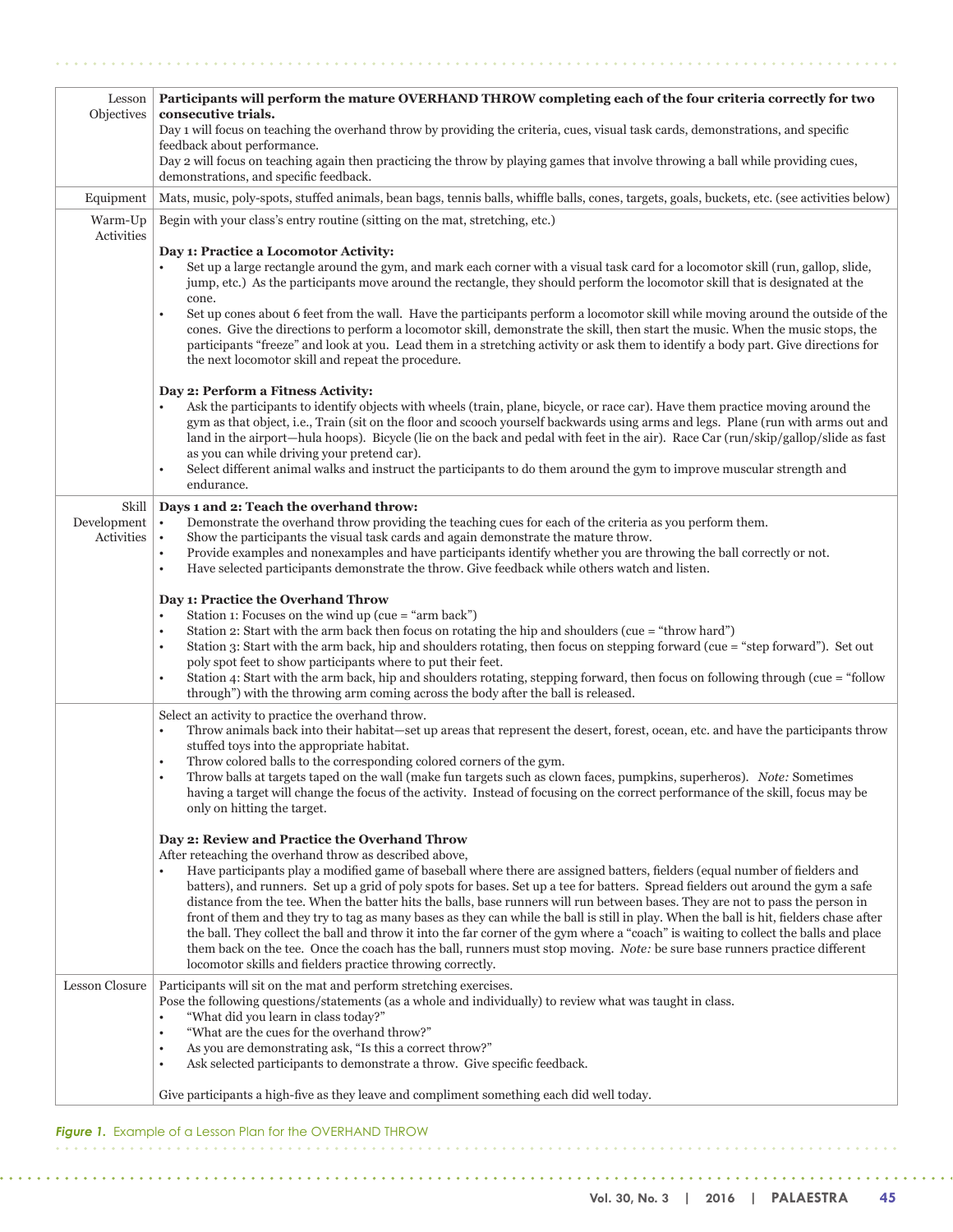

**Figure 2.** Picture task card of the overhand throw

#### **Data Analysis**

A pretest posttest repeated measures design was used to evaluate the effect of the six-month physical education program. Data were analyzed using paired *t*-tests to determine whether there was a significant change, on average, in each of the motor skill performance scores from pretest to posttest. Because the range of potential TGMD-2 scores is narrow (e.g., 0-6 for a skill with three criteria, 0-8 for a skill with four criteria, or 0-10 for a skill with five criteria), the potential for nonnormally distributed scores is high. Thus, we verified our parametric *t*-tests with nonparametric, related samples Wilcoxon signed rank tests. Statistical significance was set at  $\alpha$  <0.05. All statistics were evaluated using SPSS v. 20.0 (IBM SPSS Statistics, Chicago, IL).

# **Results**

In response to six months of a twice-a-week physical education class designed to improve motor skills in children with ASD, there were significant improvements in the mean performance scores of both locomotor and object control skills. Specifically, students improved their performance of the run  $(t(36) = 2.42, p = 0.020)$ , jump  $(t(36) = 5.56, p <$ 0.001), hop ( $t(36)$  = 2.62,  $p$  = 0.013), and slide ( $t(36)$  = 4.45,  $p$  < 0.001) (Table 2). Similarly, there were significant improvements in each of the object control skills, including the underhand roll  $(t(36) = 3.48, p = 0.001)$ , catch  $(t(36) = 3.40,$  $p = 0.002$ , throw  $(t(36) = 3.92, p < 0.001)$ , bounce  $(t(36) =$ 4.59, *p* < 0.001), kick (*t*(36) = 5.301, *p* < 0.001), and strike  $(t(36) = 3.44, p = 0.001)$ . By contrast, there were no significant changes in the mean performance scores for the gallop  $(t(36) = 0.97, p = 0.337)$  and the leap  $(t(36) = 1.15, p = 0.257)$ (Table 2). Furthermore, all 10 of the average motor skill improvements were statistically verified by the nonparametric, Wilcoxon signed rank tests, which are interpreted as a greater preponderance of increases rather than decreases or no change in motor skill scores over six months (Table 2).

The percent improvement for each of the motor skills was also calculated (Table 3). The locomotor skill of the jump (108.78%) and the object control skill of the bounce (107.50%) showed the greatest improvement. The three other motor skills that showed marked improvement (greater than 50%) were the kick (67.59%), the throw (65.95%), and the underhand roll (60.49%).

# **Table 2**

*Differences Between Pre- and Posttest Motor Performance Scores for Children With Autism in Response to a Physical Education Class*

| Motor<br><b>Skill</b>                 | <b>Pretest</b>  | <b>Posttest</b> | p-value* | p-value* |  |  |  |
|---------------------------------------|-----------------|-----------------|----------|----------|--|--|--|
| <b>Locomotor Skills</b>               |                 |                 |          |          |  |  |  |
| Run                                   | $5.22 \pm 2.50$ | $5.97 \pm 1.68$ | 0.020    | 0.025    |  |  |  |
| Jump                                  | $2.05 \pm 2.07$ | $4.28 \pm 2.84$ | < 0.001  | < 0.001  |  |  |  |
| Gallop                                | $5.43 \pm 3.38$ | $5.84 \pm 3.18$ | 0.337    | 0.295    |  |  |  |
| Hop                                   | $3.38 \pm 3.66$ | $4.65 \pm 3.99$ | 0.013    | 0.019    |  |  |  |
| Slide                                 | $4.35 \pm 3.22$ | $6.08 \pm 2.73$ | < 0.001  | < 0.001  |  |  |  |
| Leap                                  | $2.08 \pm 2.30$ | $2.35 \pm 2.31$ | 0.257    | 0.252    |  |  |  |
| <b>Object Control Skills</b>          |                 |                 |          |          |  |  |  |
| Underhand<br>Roll                     | $2.05 \pm 2.02$ | $3.29 \pm 2.60$ | 0.001    | 0.002    |  |  |  |
| Catch                                 | $2.93 \pm 1.97$ | $4.10 \pm 2.08$ | 0.002    | 0.003    |  |  |  |
| Throw                                 | $1.85 \pm 2.30$ | $3.07 \pm 2.50$ | < 0.001  | < 0.001  |  |  |  |
| Bounce                                | $2.00 \pm 3.08$ | $4.15 \pm 3.64$ | < 0.001  | < 0.001  |  |  |  |
| Kick                                  | $2.16 \pm 2.28$ | $3.62 \pm 2.24$ | < 0.001  | < 0.001  |  |  |  |
| <b>Strike</b>                         | $4.43 \pm 3.20$ | $5.81 \pm 2.93$ | 0.001    | 0.003    |  |  |  |
| <i>*p</i> -value from a paired t-test |                 |                 |          |          |  |  |  |

\*\* *p*-value from a related-samples Wilcoxon Signed Rank test *Note:* Values are means ± SD; Range is 0-10 depending on the skill

**Table 3**  *Percent Improvement Between Pre- and Posttest Motor Performance Scores for Children With Autism in Response to a Physical Education Class* 

| <b>Motor Skill</b>           | <b>Pretest</b><br>Score | <b>Posttest</b><br><b>Score</b> | Percent<br>Improve-<br>ment |  |  |  |
|------------------------------|-------------------------|---------------------------------|-----------------------------|--|--|--|
| <b>Locomotor Skills</b>      |                         |                                 |                             |  |  |  |
| Run                          | 5.22                    | 5.97                            | 14.37                       |  |  |  |
| Jump                         | 2.05                    | 4.28                            | 108.78                      |  |  |  |
| Gallop                       | 5.43                    | 5.84                            | 7.55                        |  |  |  |
| Hop                          | 3.38                    | 4.65                            | 37.57                       |  |  |  |
| Slide                        | 4.35                    | 6.08                            | 39.77                       |  |  |  |
| Leap                         | 2.08                    | 2.35                            | 12.98                       |  |  |  |
| <b>Object Control Skills</b> |                         |                                 |                             |  |  |  |
| <b>Underhand Roll</b>        | 2.05                    | 3.29                            | 60.49                       |  |  |  |
| Catch                        | 2.93                    | 4.10                            | 39.93                       |  |  |  |
| Throw                        | 1.85                    | 3.07                            | 65.95                       |  |  |  |
| <b>Bounce</b>                | 2.00                    | 4.15                            | 107.50                      |  |  |  |
| Kick                         | 2.16                    | 3.62                            | 67.59                       |  |  |  |
| <b>Strike</b>                | 4.43                    | 5.81                            | 31.15                       |  |  |  |

\* percent improvement = posttest – pretest/pretest

*Note:* Values are means; Range is 0-10 depending on the skill

# **Discussion**

The literature is replete with studies documenting that children with ASD are below typically developing peers in the performance of motor skills (Berkeley et al., 2001; Breslin & Rudisill, 2011; Ghaziuddin & Butler, 1998; Manijiviona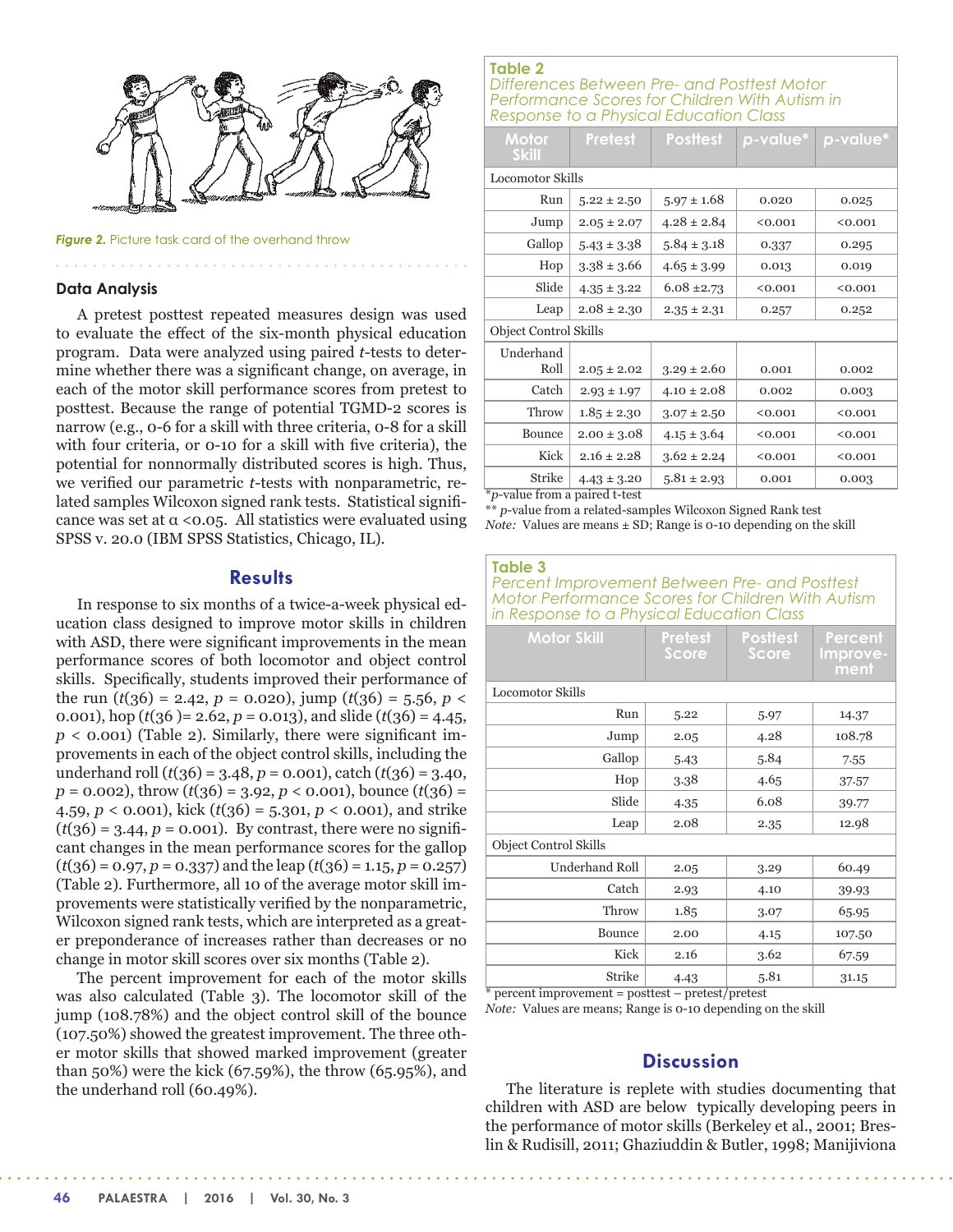& Prior, 1995). There are, however, no studies in the literature that have measured the effects of a physical education program focused on motor skills on the improvement of motor skill performance with children with ASD. Results of this study demonstrated that such an intervention can result in a significant improvement in motor skill performance for children with moderate to severe ASD ages 5 to 12.

In this study it was determined that there was a significant improvement in 10 of the 12 motor skills ( $p \le 0.020$ ). The only two skills in which there was not a statistically significant improvement were the locomotor skills of the leap and the gallop. However, as indicated by the normative data reported in the *TGMD-2 Test Manual*, only 50% of typically developing children aged 3-10 years are reported to have mastered the leap at age 10 (Ulrich, 2000). Nonetheless, a possible reason for the lack of a statistically significant improvement in the leap in this study is that the children who had performed the horizontal jump previous to the leap had difficulty differentiating the leap from the jump. These children tended to perseverate on the two-foot take off and proceeded to jump instead of leap.

Accordingly, the normative data from the TGMD-2 revealed that only 56% of the children in their standardization sample had mastered the gallop at age 10. Another possible reason for the lack of statistically significant improvement in the gallop and the leap in the current study is that both of these skills require a substantial amount of motor coordination that has been found to be significantly deficient in children with ASD (Ben-Sasson et al., 2009; Fournier et al., 2010). In their study, Staples and Reid (2010) found that children with ASD had particular difficulty with coordinating movements that involved both sides of their body or both arms and legs. They observed that children with ASD differed substantially from their matched, typically developing peers in the areas of momentum/force and timing/coordination; both of which are skills inherent to the gallop and the leap. Moreover, these movements require a great deal of practice. Although the gallop and the leap are skills that may be taught in physical education class, children with ASD do not readily practice these skills without being directed to do so. in simple activities played at recess or on the playground.

Similar to the observations of Berkeley et al. (2001), many of the participants in the current study were more focused on the function of the locomotor task instead of the process or form involved in performing the actual skill. This was an example of the product being more important than the process and was especially true for the gallop and the leap. When asked to gallop from point A to point B some of the children would start out with some form of a gallop and then revert to a more familiar locomotor skill such as walking or running to get to point B instead of the gallop that was requested and demonstrated. In addition, when the children were asked to perform the leap, a poly spot shark was placed on the floor and the children were asked to "leap over the shark." Often the goal became getting over the shark and not performing a leap over the shark. The children tended to revert back to the more familiar locomotor skill of jumping to get over the shark.

. . . . . . . . . .

It should be noted that in this study we compared raw scores for each of the skills. Although we found statistically significant differences in the improvement of the means for 10 of the 12 skills, these results do not imply that that the participants are necessarily performing the skills functionally. By the same token, for the leap and the gallop in which there were not statistically significant differences, it does not mean that the participants are not performing these skills functionally.

We found many of the same qualities of performance in motor skills as Staples and Reid (2010). In brief, while the participants demonstrated improvement in their performance the criteria of the skills over the course of this study, qualitatively they lacked smooth coordination or control of their movements as well as poor use of momentum to impart force. For example with the horizontal jump, the participants would put their arms back sequentially then extend their arms forward and upward after take off as if following a checklist of cues before jumping. However, the timing of those movements was such that the force generated was insufficient to propel their bodies very far forward. Similarly, while performing the hop, they would flex their arms and swing them forward but this movement did not generate enough force to actually propel them forward. These nonfunctional movements of the arms were seen in all of the motor skills where the children needed to coordinate movements on both sides of the body in which the arms and legs worked together. For the object control skills the participants demonstrated similar difficulties in controlling their body, coordinating movements, and imparting force. For example, when kicking a stationary ball, they had difficulty coordinating the forward momentum of the elongated stride and placing their non-kicking foot next to the ball while swinging their kicking foot forward. As such, when approaching the stationary ball, they would often come to a complete stop before kicking the ball. This was also observed when the participants performed the overhand throw. Although the participant would transfer the weight by stepping forward with the foot opposite the throwing hand, the actual movement for the throw did not start until the weight was already transferred, therefore the momentum of the hip rotation and bringing the arm forward did not contribute to the force imparted to the ball. In summary, the participants in this study demonstrated both a lack of coordination of movements and poor use of momentum to impart force.

Our results were similar to those of Berkeley et al. (2001), in which participants scored lower on the locomotor skills than the object control skills. Of their 15 participants, 80% had a mean locomotor subtest standard score that was equal to or more than 1.5 standard deviations below the standard mean. These scores placed them in the "poor" and "very poor" categories of performance. By contrast, only 53% of their participants had a mean object control subtest standard score that was similarly low. Staples and Reid (2010) suggested that the performance of object control skills relies heavily on practice and experience performing these skills. In the current study, the object control skills were used frequently in simple games and activities in the physical education program, and these skills likely were also practiced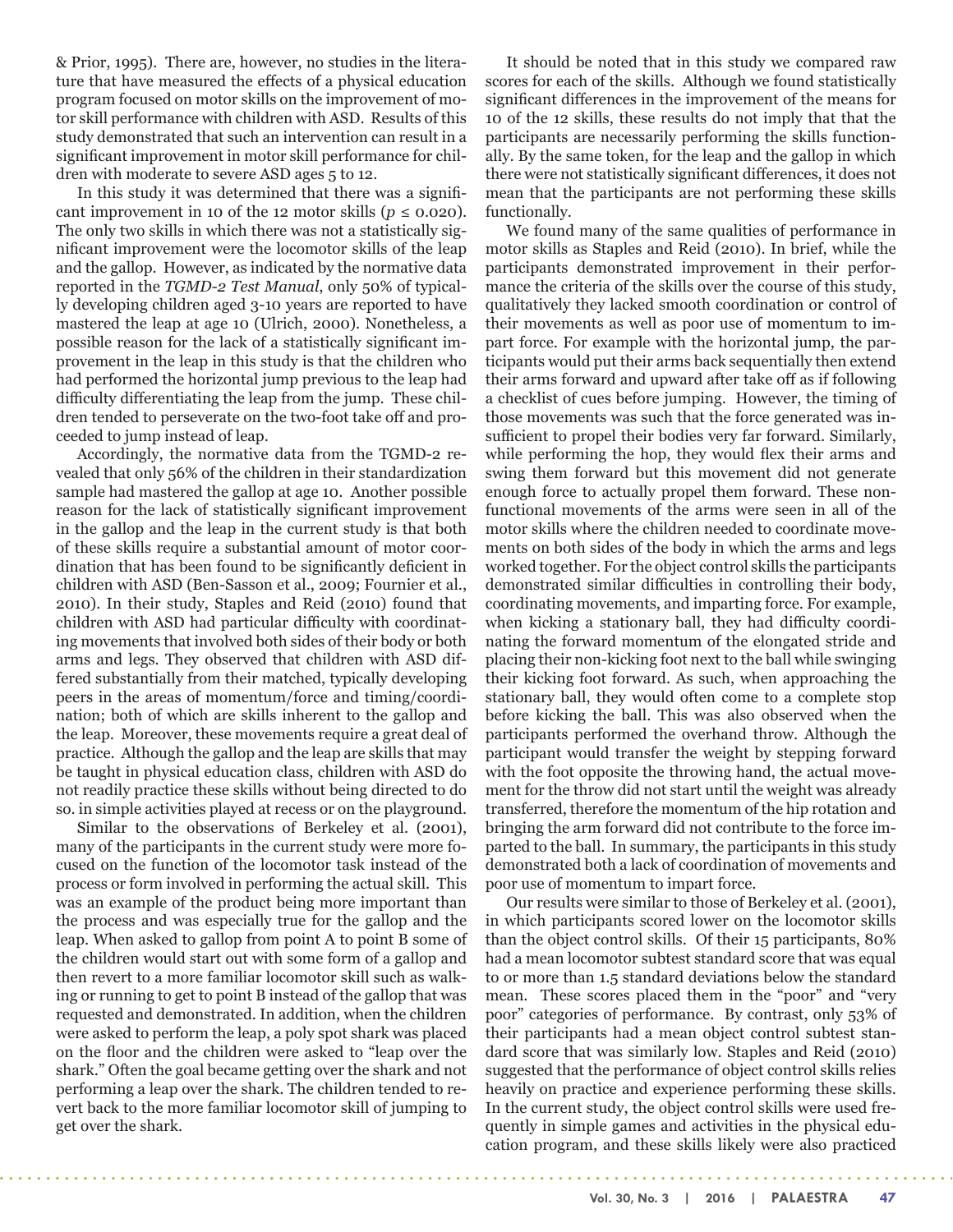

at recess, on the playground, and at home with parents or siblings. Although the locomotor skills were regularly practiced in the physical education classes, the participants would resort to the familiar run when asked to move from point A to point B. They needed to be prompted to practice the other locomotor skills of the slide, jump, hop, leap, and gallop. Therefore they were probably not performing these locomotor skills on their own at recess, on the playground, or at home.

Several instructional recommendations were considered in designing the pedagogical approach used in the current study. Obrusnikova and Dillon (2011) recommended that instruction be designed with high levels of cueing, prompting, physical assistance, and/or with assistance from a teacher, paraeducator, or selected peer. Specific instruction for all of the skills in the current study was provided using visual, verbal, and manual cues (Fronske, Blakemore, & Abendroth-Smith, 1997; Staples & Reid, 2010). Visual task cards were used in this study to direct the child's attention to the relevant stimuli within the task and to reduce confusion about the correct way to perform the skill similar to the task cards used by Breslin and Rudisill (2011). Their visual task cards, however, were single line drawings, In this study the actual skill illustrations provided in the *TGMD-2 manual* were used as task card (Figure 2). Similarly, as suggested by Obrusnikova and Dillon (2011), poly spots were used as visual cues for a variety of activities. For example, poly spots were used to indicate where the participant was to step to kick the ball and where to step to throw the ball. In addition, verbal cues such as "step and kick" were given to further assist the participant to perform the skill. These same visual task cards, verbal cues, and demonstrations were used during both the pre- and posttesting so as to increase the validity of the motor skill assessment by providing consistent information in a preferred modality and improving the chances that the participant understood how to do the skill (Breslin & Rudisill, 2011; Staples, Todd, & Reid, 2006).

It is possible that the improvement in motor skills could be attributed to the fact that the participants were exposed to the same picture task cards, verbal cues, and demonstrations that were used in the assessment and multiple times during instruction so that they better understood what to do when they performed the motor skills during the posttest. This is a limitation of this study but any time a teaching intervention is implemented, it is hoped that the participants will have learned the skill, will understand better how to perform the skill, and will perform it more accurately following the intervention.

Other teaching suggestions by Obrusnikova and Dillon (2011) were to decrease the size of classes and to have support from a trained teaching assistant. With the help of trained teacher aides our student-to-teacher ratio was no larger than 3:1. This afforded the participants a greater opportunity to repeatedly perform the skills with guided practice. As suggested by Staples, Todd, and Reid (2006), instruction was individualized and tailored to the participant's level of un-

**48 PALAESTRA | 2016 | Vol. 30, No. 3**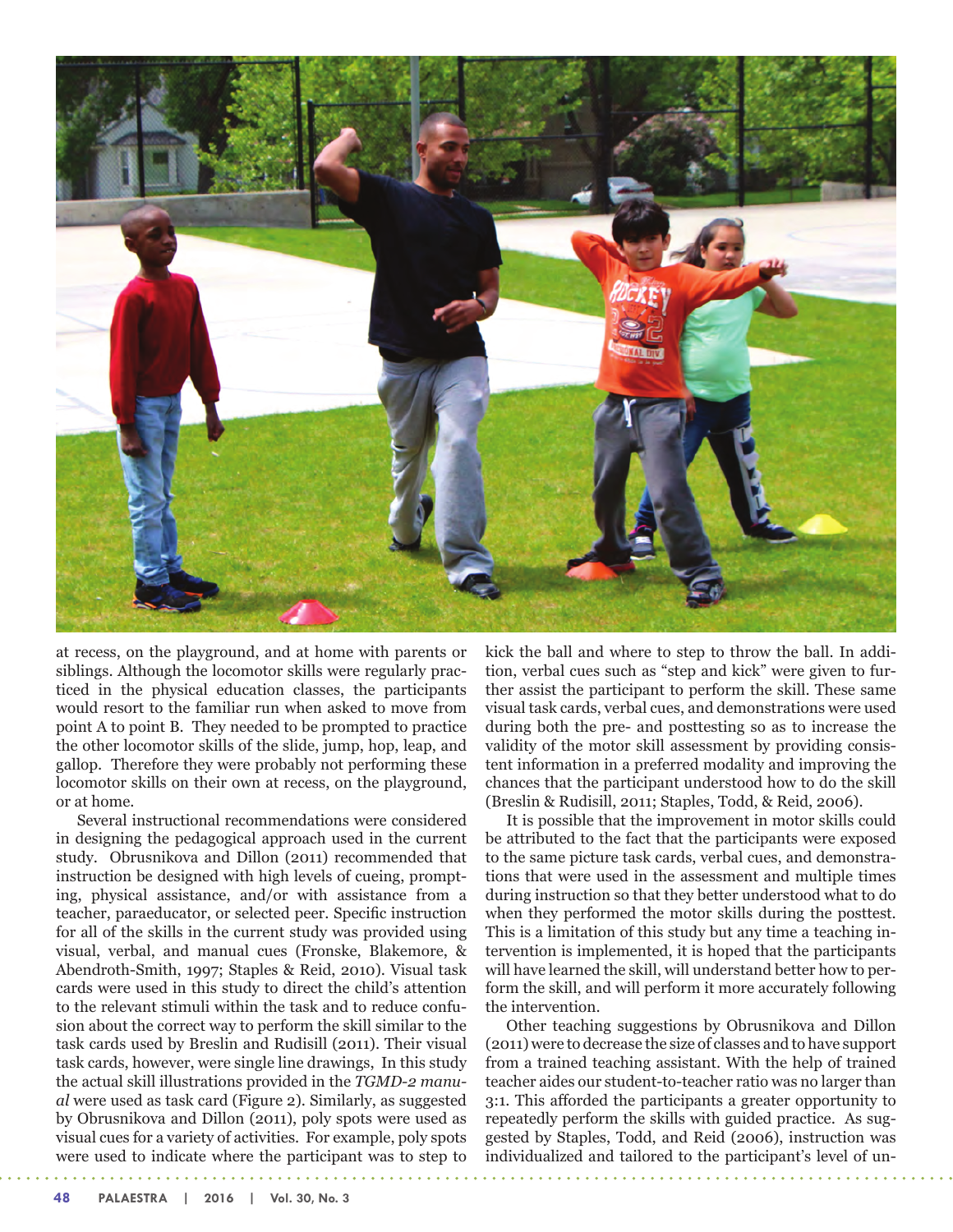derstanding (i.e., words, nonverbal behaviors) and preferred method of communication (i.e., signs, pictorial symbols, verbal feedback). In addition, instruction was systematic allowing the participant to focus on just one aspect of the skill at a time until it was mastered as suggested by Staples and Reid (2010). See Figure 1 for an example of how these techniques were incorporated into the lesson plans for this study.

It is possible that the improvements in the motor skills measured in the current study were the result of maturation that occurred during the six-month intervention period, posing a threat to internal validity. However, the change in the locomotor skill composite score was not found to be related to the age of the participants at the beginning of the study  $(r = 0.31, p = 0.059)$  nor at the six-month follow-up  $(r = 0.31, p = 0.059)$  $= 0.32, p = 0.050$ . Similarly, the change in the object control skill composite score was not correlated to participant age at the start of the study  $(r = -0.30, p = 0.069)$  nor at the six-month posttest  $(r = -0.264, p = 0.114)$ . If maturation was a significant influencing factor on the changes in motor skill performance, the older students would have consistently had larger improvements in motor skill scores. Although the older students trended towards larger improvements in locomotor skill composite scores, the younger students trended towards larger improvements in the object control skill composite scores. However, it is also possible that there were too few participants in each age group (Table 1) to detect correlations between age and the composite score changes in locomotor and object control skills.

Another possible threat to interval validity was the fact that some of children in this study had participated in weekly physical education classes focused on improving motor skills the year before. In an effort to control for this, the pretest provided a baseline of the mastery of each of the 12 motor skills before the intervention was implemented.

The results of this study would have been strengthened had we included a control group. It would, however, have been unethical to include a control group that did not receive physical education classes for the majority of the school year. Additionally, access to physical education classes is federally mandated. As such, it was not possible in the current study to provide a wait-list control group that received no physical education. It would be beneficial for future research to compare physical education class programming to better identify those characteristics of the intervention that are particularly helpful in improving motor skill performance in children with ASD.

In this study, only a pre- and posttest were administered to determine change in motor skill performance. Without a midterm assessment, there is no way to determine whether these motor skills were mastered earlier during the intervention. According to Kelly, Dummer, and Sampson (2010), it takes approximately 442 minutes to teach one motor skill to mastery for typically developing students. Because children with ASD tend to learn motor skills more slowly and retain less than their typically developing peers, the researchers in this study chose not to take two weeks out of the instructional time to perform a mid year assessment. Future research might include a midterm assessment to examine whether a significant change in motor skill improvement occurred in

three months. It is also recommended that future researchers implement and assess programs that have a greater amount of time dedicated to fewer skills, thus providing more opportunity to achieve a greater level of mastery.

# **Conclusions**

The results of this study demonstrate that although children with ASD have severe deficits in motor skills, they can improve their motor skills when a 40-minute physical education program provided twice a week for six months is designed to focus on motor skill acquisition and emphasize controlled practice and repetition. The physical education program in this study was designed to provide individualized instruction, utilize visual, verbal, and manual cues as well as picture task cards to enhance learning, provide demonstrations, and give specific feedback. These combined teaching techniques proved to be effective in improving motor skill performance as measured by the participants' performance on the TGMD-2. However, the qualitative aspects of smooth coordination or control of their movements as well as the use of momentum to impart force was lacking. It is recommended that future research focus on interventions that attempt to improve these aspects of performance with children with ASD.

Developing interventions to improve motor performances involved with motor coordination in children with ASD should be a priority (Fournier et al., 2010; Riethmuller, Jones, & Okely, 2009). Perhaps with more proficiency in motor skills, children with ASD will be more likely to participate in physical activities (Okely, Booth, & Patterson, 2001; Wrotniak, Epstein, Dorn, Jones, & Kondilis, 2006) which in turn will lead to more interaction with peers, increased social skills, improved levels of fitness, and better health outcomes.

#### **References**

 $\sim$ 

- Adrien, J. L., Lenoir, P., Martineau, J., Perrot, A., Hameury, L., & Larmande, C. (1993). Blind ratings of early symptoms of autism based on family home movies. *Journal of the American Academy of Child and Adolescent Psychiatry*, *32,* 617–626. doi:10.1097/00004583-199305000-00019
- American Psychiatric Association. (2013). *Diagnostic and statistical manual of mental disorders* (5th ed.). Arlington, VA: American Psychiatric Publishing.
- Baio, J. (2014). Prevalence of autism spectrum disorders among children aged 8 years. Autism and developmental disabilities monitoring network, 11 sites, United States, 2010.
- Centers for Disease Control and Prevention Morbidity and Mortality Weekly Report, *Surveillance Summaries, March 28, 2014 / 63(2),* 1-21. Retrieved from http://www.cdc.gov/mmwr/preview/mmwrhtml/ss6302a1.htm?s\_cid=ss6302a1\_w
- Baranek, G. T. (1999). Autism during infancy: A retrospective video analysis of sensory-motor and social behaviors at 9-12 months of age. *Journal of Autism and Developmental Disorders*, *29,* 213–224. doi:10.1023/A:1023080005650
- Baranek, G. T. (2002). Efficacy of sensory and motor interventions for children with autism. *Journal of Autism and Developmental Disorders, 32,* 397–422. doi:10.1023/A:1020541906063
- Ben-Sasson, A., Hen, L, Fluss, R., Cermak, S. A., Engel-Yeger, B., & Gal, E. (2009). A meta-analysis of sensory modulation symptoms in individuals with autism spectrum disorder. *Journal of Autism and Developmental Disorders, 39*(1), 1–11*.* doi:10.1007/s10803-008-0593-3
- Berkeley, S. L., Zittel, L. L., Pitney, L. V., & Nichols, S. E. (2001). Locomotor and object control skills of children diagnosed with autism. *Adapted Physical Activity Quarterly, 18*, 405–416. Retrieved from http://journals.humankinetics. com/APAQ
- Branta, C., Haubenstricker, J., & Seefeldt, V. (1984). Age changes in movement skills during childhood and adolescence. *Exercise and Sport Science Review, 12*, 467–520. Retrieved from http://journals.lww.com/acsm-essr/pages/default. aspx